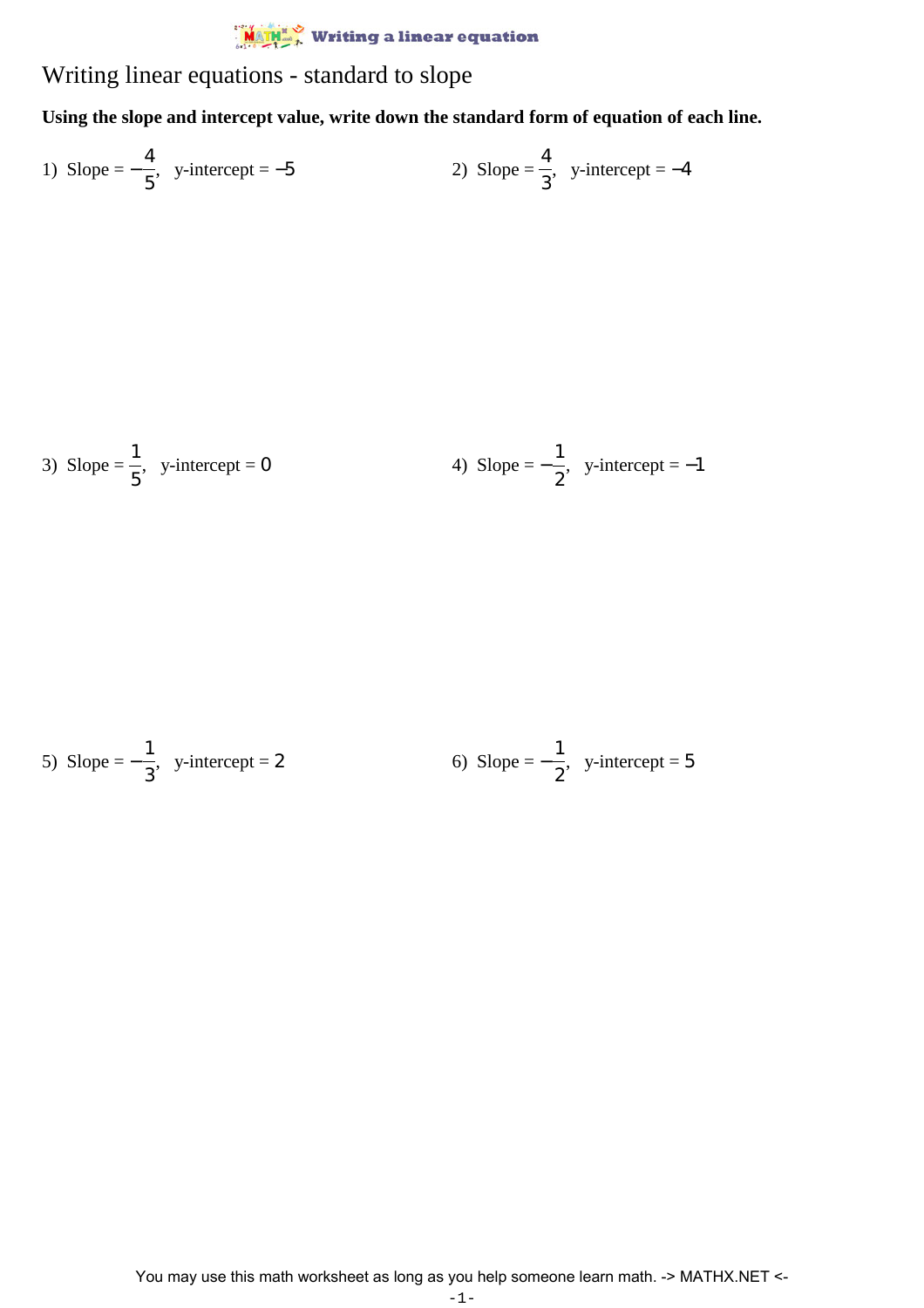7) Slope = 
$$
\frac{1}{2}
$$
, y-intercept = 4  
8) Slope =  $\frac{5}{3}$ , y-intercept = -4

9) Slope = -2, y-intercept = -2  
10) Slope = 
$$
\frac{5}{4}
$$
, y-intercept = 0

11) Slope = 6, y-intercept = 
$$
1
$$

12) Slope = 2, y-intercept = 4

13) Slope = 
$$
-\frac{8}{3}
$$
, y-intercept = 5  
14) Slope = -2, y-intercept = -5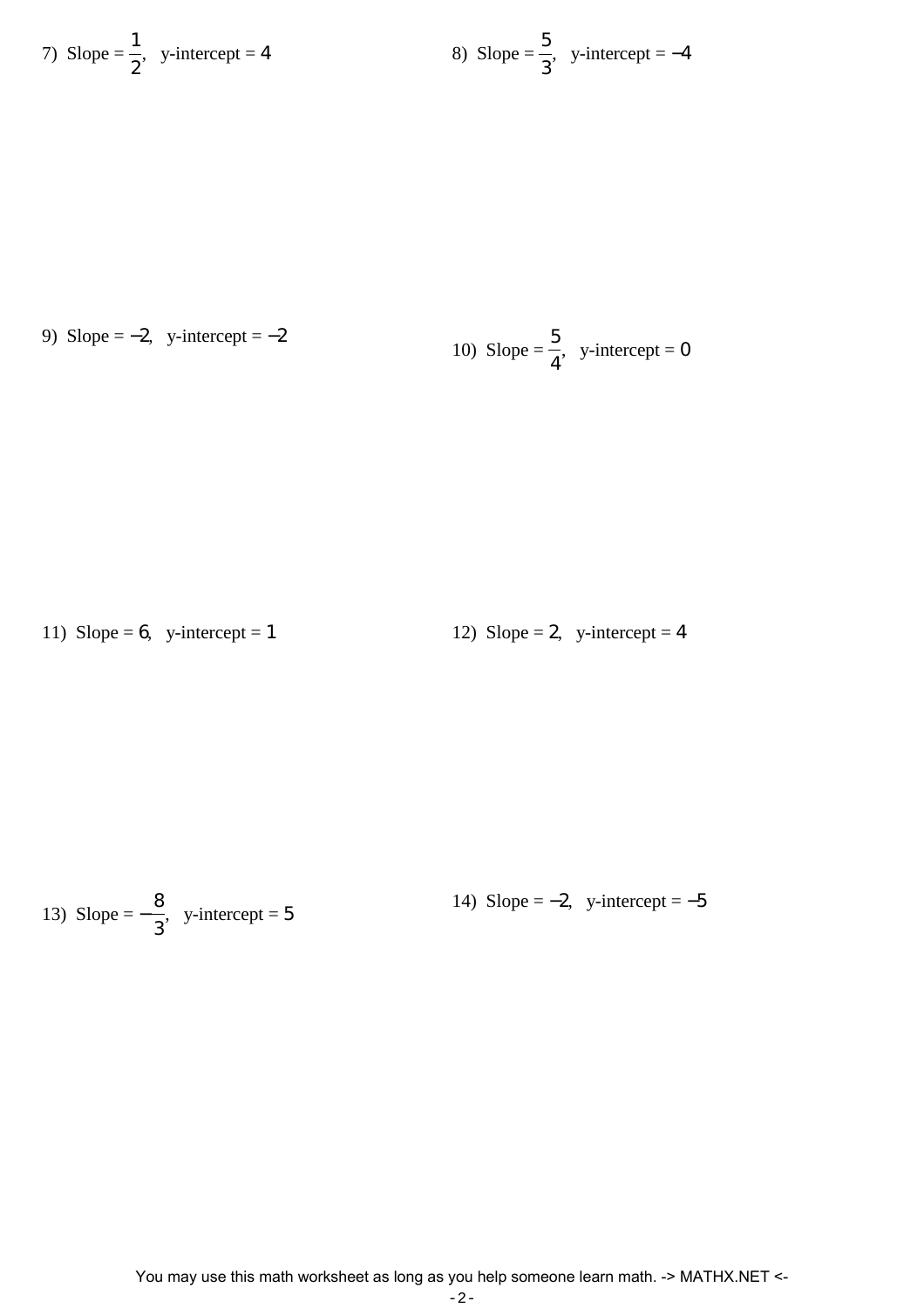17) Slope = 
$$
-\frac{3}{5}
$$
, y-intercept = 3  
18) Slope =  $\frac{1}{2}$ , y-intercept = 1

19) Slope = 0, y-intercept = 0  
20) Slope = 
$$
-\frac{3}{4}
$$
, y-intercept = 3

21) Slope = 
$$
-\frac{5}{4}
$$
, y-intercept = 1  
22) Slope =  $\frac{3}{4}$ , y-intercept = 2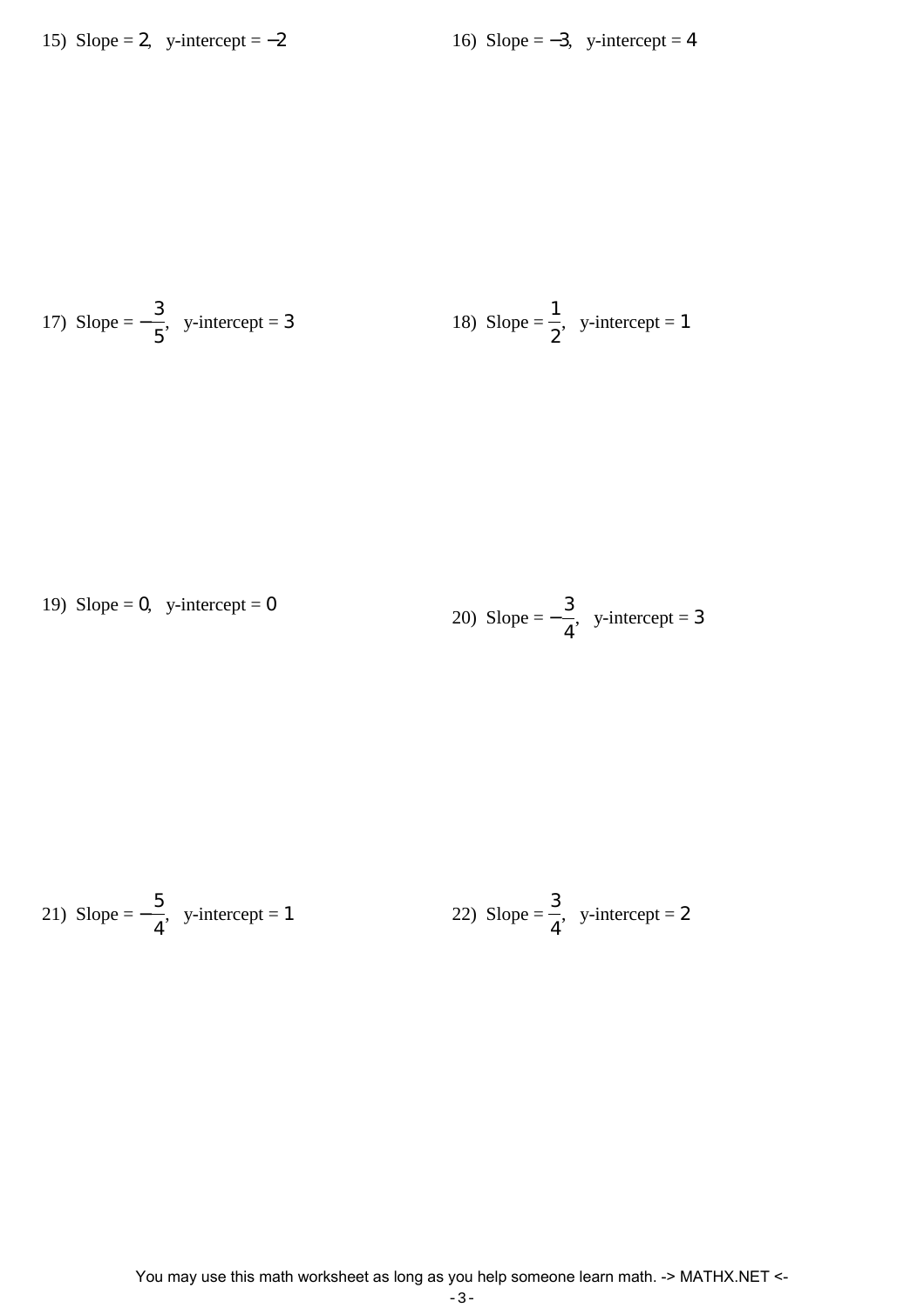23) Slope  $=$ 9 4  $,$  y-intercept = 4

25) Slope =  $-1$ , y-intercept =  $-3$  26) Slope = 1, y-intercept =  $-2$ 

27) Slope = -4, y-intercept = 2  
28) Slope = 
$$
\frac{2}{5}
$$
, y-intercept = -1

29) Slope = 
$$
\frac{5}{2}
$$
, y-intercept = 3  
30) Slope =  $-\frac{6}{5}$ , y-intercept = 5